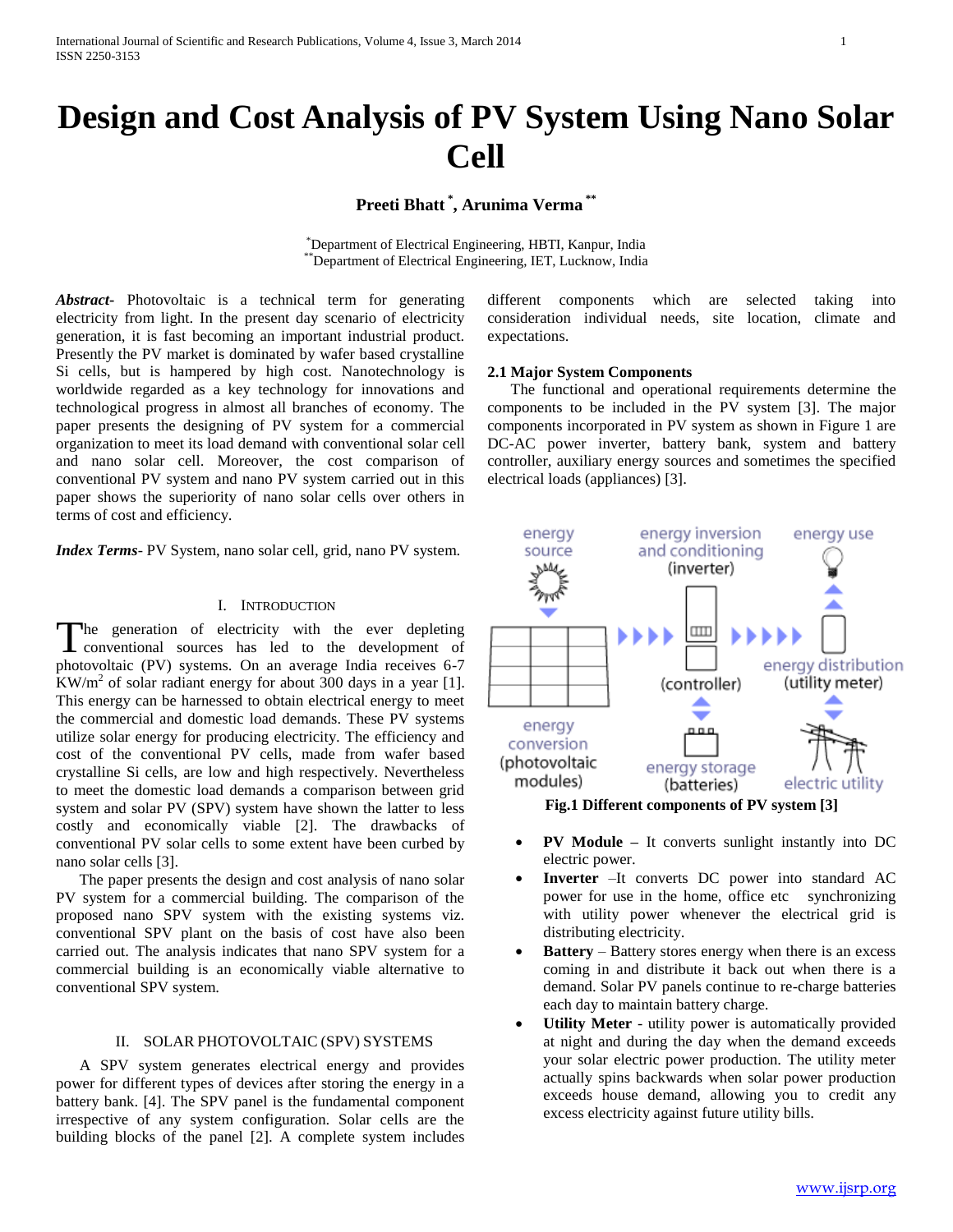**Charge Controller** – It prevents battery overcharging and prolongs the battery life of your PV system. In addition, an assortment of balance of system hardware; wiring, over-current surge protection and disconnect devices, and other power processing equipment.

## III. DESIGN OF PV SYSTEM FOR A COMMERCIAL APPLICATION

 To design a PV system for offices the following steps have been considered. The designing depends on the types of load connected, built in area available for the installation of the system, the amount of sunlight available and the availability of fund[5].

## **Step1 Determination of load**

 To determine the total load demand, individual ac and dc loads and usage hours of particular equipments or appliances are considered. The total load is calculated using equation (1).

Total load = (ac load  $\times$  hours of operation per day) + (dc load × hours of operation per day)

## **Step2 Select the battery size**

 To calculate number of batteries required for battery bank, equations (2-4) is used. The days without sunshine (as monsoon) i.e the days of autonomy are decided. During this period the load is met through the batteries for which the depth of discharge (DoD) of the battery is required to be considered. The battery capacity in Ah in equation (2) is

Required battery bank capacity = 
$$
\frac{average Wh per day \times days of automomy}{Battery voltage \times DoD}
$$
 (2)

 Now, total number of batteries comprises of number of batteries in series and in parallel. To calculate number of batteries in series, the knowledge of nominal voltage of the battery is necessary as shown in equation (3).

Number of batteries in series 
$$
= \frac{voltage \ of \ the \ system}{nominal \ voltage \ of \ battery}
$$
 (3)

Similarly by knowing the value of Ah of battery, number of batteries in parallel is calculated from equation (4)

Number of batteries in parallel = 
$$
\frac{Ah \text{ rating of battery bank}}{Ah \text{ of battery}}
$$
 (4)

#### **Step3 Select the size of solar array**

 Equations (5-8) provide the size of the PV solar array. The array sizing should be such that it meets the average Ah demand per day needed with the nominal operating voltage. The average Ah per day that has to be supplied by the array to the battery is obtained from equation 5.

$$
avg Ah per day to be supplied by the array = \frac{daily avg taken From the battery}{efficiency of the battery}
$$
 (5)

Array peakamps = 
$$
\frac{average Ah per day to be supplied by the array}{peak Sunshire hours per day}
$$
 (6)

Module in parallel can be calculated as

ź

Module connected in parallel = 
$$
\frac{array\ p\epsilon ak\ amps}{peak\ amps\ per\ module}
$$

\n(7)

Module in series can be calculated as

Module connected in series = 
$$
\frac{battery \ bank \ voltage}{nominal \ module \ voltage}
$$

\n(8)

## **Step4 Select the array inclination**

 It is a usual practice to position a PV module facing the south in northern hemisphere and north in the southern hemisphere. Thus, solar module is fixed so that it always faces the sun at noon. A steeper angle tilting increases the output in winter while a shallower angle gives more output in summer. In practice, it is preferred that the panel is fixed at an angle corresponding to the latitude of the

(1)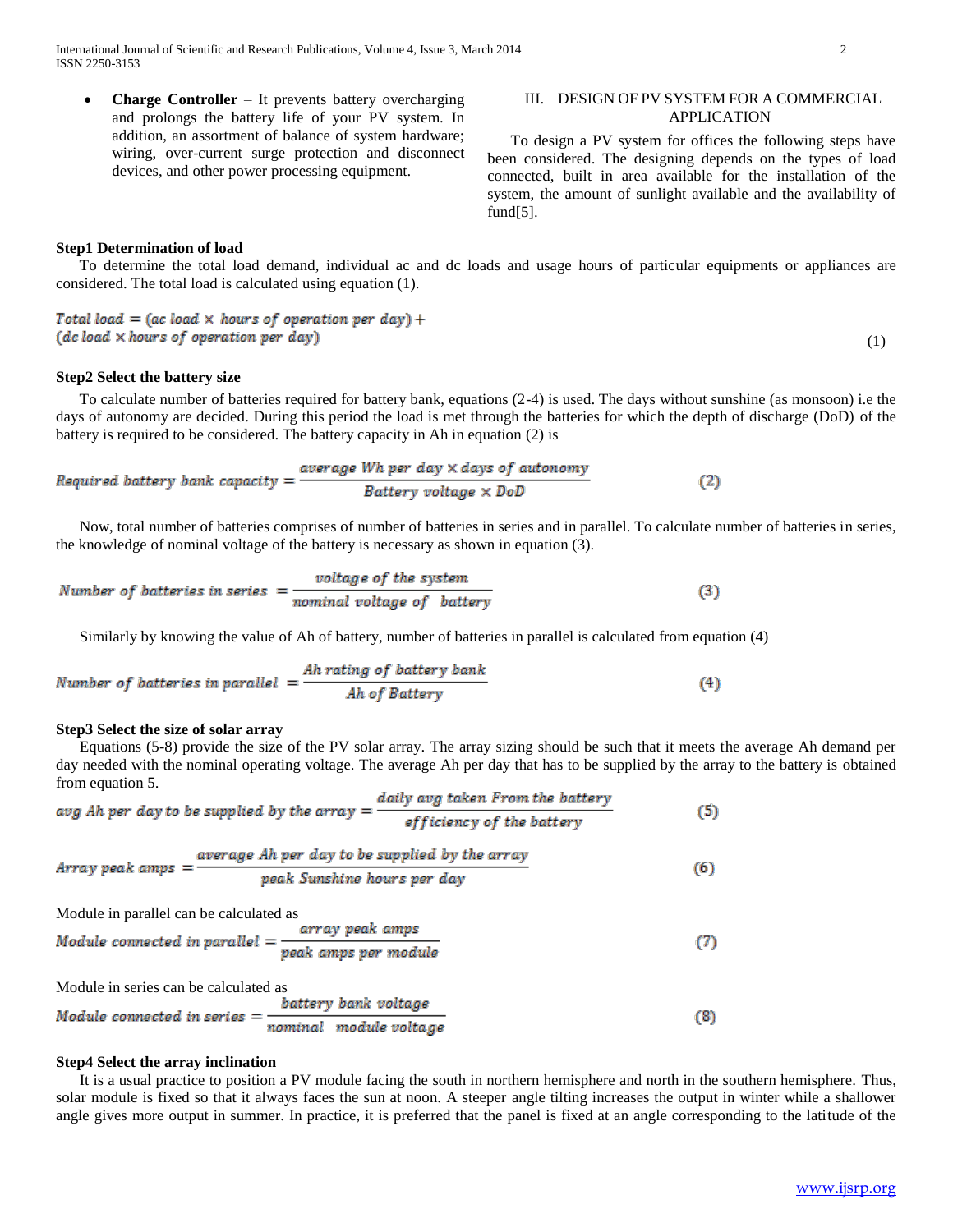place, for which it becomes necessary to either add or subtract another  $10^{\circ}$  depending on the season. Table 1 gives the optimum tilt angle at different latitude [6].

| Latitude<br>(degree) | Optimum Tilt angle<br>(degree) |
|----------------------|--------------------------------|
|                      | 15                             |
| $10-20$              | Latitude $+5$                  |
| $21 - 45$            | Latitude $+10$                 |
| 46-65                | Latitude $+15$                 |
| 66-75                | 80                             |

**Table 1: PV module tilt angle**

## **Step5 Finally estimate the system design**

 After carrying out the above calculations including size of battery bank, size of array and array inclination, final estimation of the system design is taken up to connect all the components as shown in figure 1.

## **3.1 Designing and calculations of PV system (Case Study-1)**

 The commercial building [7], National Thermal Power Corporation (NTPC), Lucknow, considered as a case study, is a very well known organization of the country housed in the northern region. The building is a newly constructed Northern Region Head Quarter (NRHQ) of NTPC organization located at Gomti Nagar in Lucknow, Uttar Pradesh, India. The total load of the commercial building of 269.3318 KWh [7] has been calculated using equation (1). Table 2 gives the total load of the NTPC building including the internal and external load.

**Table 2. Load of NTPC, NRHQ Building, Lucknow**

| Internal load (Wh) | 222931.8 |
|--------------------|----------|
| external load (Wh) | 46400    |
| <b>Total</b>       | 269331.8 |
| Internal load (W)  | 24770.2  |
| External load (W)  | 4640     |
| Total              | 29410.2  |

 Table 3 provides the different rating values of Battery, PV conventional modules and Nano PV module .These equipments are used for designing the conventional solar PV and nano solar PV systems.

| <b>Battery</b>           |                 | Module<br>(conventional PV)[5] |        | <b>Module</b><br>$(Nano)$ [6]   |        |
|--------------------------|-----------------|--------------------------------|--------|---------------------------------|--------|
|                          |                 |                                |        |                                 |        |
| Voltage                  | 12 <sub>V</sub> | Peak power                     | 170W   | Peak power                      | 170 W  |
|                          |                 | Peak power<br>voltage          | 31.7A  | Peak power<br>voltage           | 27.8V  |
| ampere<br>hours          | 200Ah           | Peak<br>power<br>current       | 3.8A   | Peak power<br>current           | 4.3A   |
|                          |                 | circuit<br>Open<br>voltage     | 43.6 V | Open circuit<br>voltage         | 41.1 V |
| of<br>Depth<br>discharge | 0.8             | circuit<br>Short<br>current    | 8.1 A  | Short circuit<br>current        | 5.7 A  |
|                          |                 | Max.<br>system<br>voltage      | 600 V  | Max. system<br>voltage          | 1500 V |
| Efficiency               | 0.9             | Series<br>fuse<br>rating       | 15A    | <b>Series</b><br>fuse<br>rating | 25A    |

## **Table 3. Ratings of Different Equipments Used**

## **3.2 Calculation for designing of PV system using conventional SPV module**

 Table 4 shows step wise calculation for battery bank and array size referring equations (2-8) of section2. The rating values provided in table 3 for battery and PV module (conventional) and assumed data given in appendix are used.

| Battery bank amp/Ah |                          |                                              | $26933.8\times1$ | 1224.23 |
|---------------------|--------------------------|----------------------------------------------|------------------|---------|
|                     |                          | (Avg Wh/day×day of autonomy)/battery voltage | 220              |         |
|                     | Final<br>bank<br>battery | Battery bank Amph/DOD                        | 1224.23          | 1530.28 |
| capacity Ah         |                          |                                              | 0.8              |         |
| $\rightarrow$       | Batteries in series      | System voltage /battery voltage              | 220/12           | 18      |
|                     | Batteries in parallel    | Ah of battery bank/Ah of battery             | 1530.28/200      |         |

## **Table 4 Calculation of PV system (Conventional module)**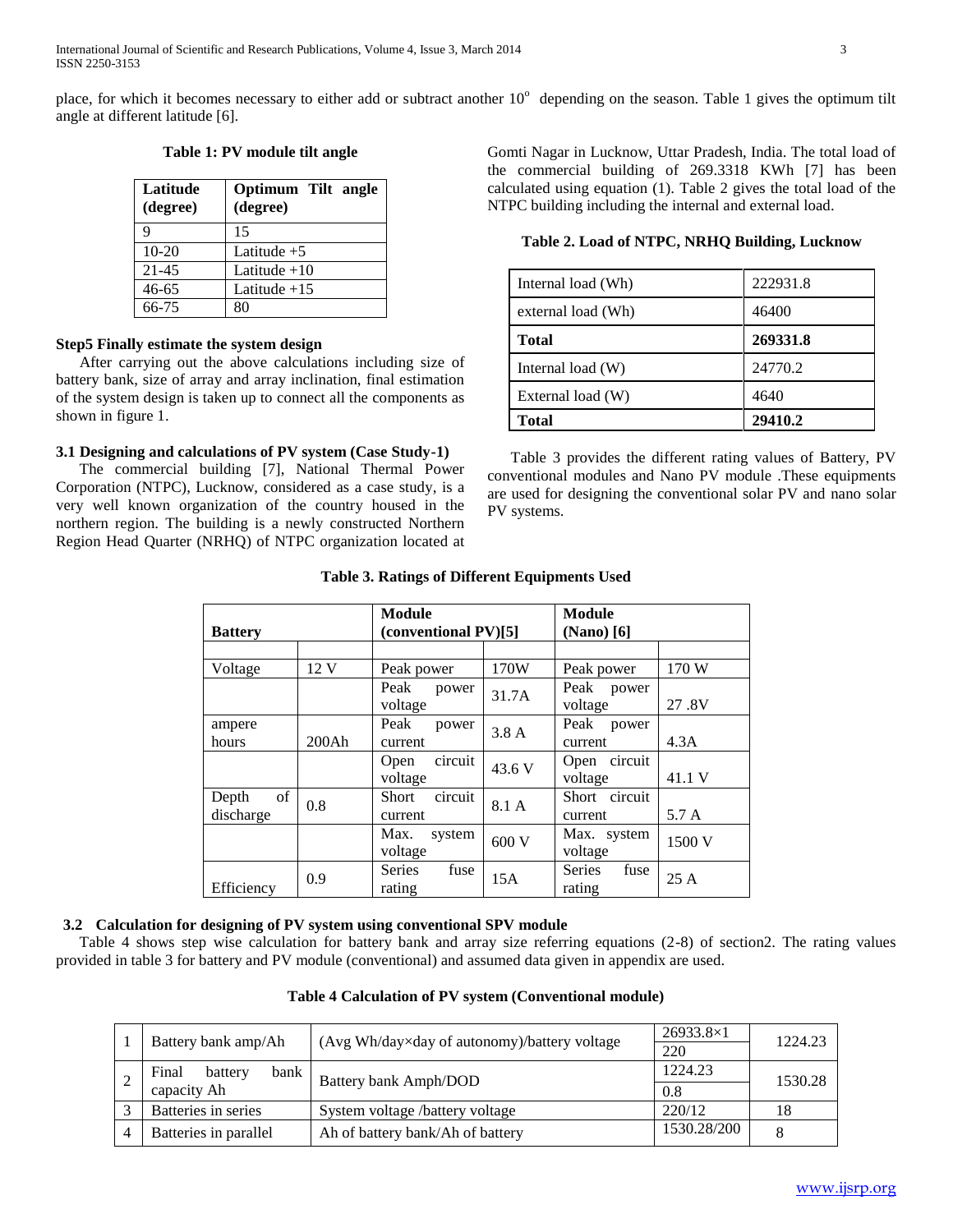|                     | <b>Total No. of batteries</b>            | $3*4$                                            | $18 \times 8$ | 144    |
|---------------------|------------------------------------------|--------------------------------------------------|---------------|--------|
|                     |                                          | Battery bank Ah capacity/(battery efficency×peak | 1530.28       |        |
| Array peak amp      |                                          | sun shine)                                       | $0.9\times 5$ | 340.06 |
| 6                   |                                          |                                                  | 340.06        | 89     |
| modules in parallel |                                          | Array peak amp/peak amp per module               | 3.8           |        |
|                     | modules in series                        | Battery bank voltage/nominal module voltage      | 220           |        |
| ⇁                   |                                          |                                                  | 31.7          |        |
|                     | PV<br><b>Total</b><br>of<br>$\mathbf{n}$ | $6*7$                                            | $7\times89$   | 623    |
|                     | modules                                  |                                                  |               |        |

## **3.3 Calculation for designing of PV system using nano solar PV module**

 The step wise calculation for battery bank and array size for nano solar based PV system using equations (2-8) is provided in table 5. The rating values provided in table 3 for battery and PV module (nano) and assumed data in appendix are utilized for designing.

|                          | <b>Total no of PV modules</b>  | $6*7$                                               | $79\times9$      | 623     |
|--------------------------|--------------------------------|-----------------------------------------------------|------------------|---------|
|                          | modules in series              | voltage                                             | 27               | 9       |
|                          |                                | voltage/nominal<br>bank<br><b>Battery</b><br>module | 4.3<br>220       |         |
| 6<br>modules in parallel |                                | Array peak amp/peak amp per module                  | 340.06           | 79      |
| 5                        | Array peak amp                 | efficiency× peak sun shine)                         | $0.9\times 5$    | 340.06  |
|                          |                                | bank Ah capacity<br>(battery)<br>Battery            | 1530.28          |         |
|                          | <b>Total No. of batteries</b>  | $3*4$                                               | $18 \times 8$    | 144     |
| 4                        | Batteries in parallel          | Ah of battery bank/Ah of battery                    | 1530.28/200      | 8       |
| 3                        | Batteries in series            | System voltage /battery voltage                     | 220/12           | 18      |
| 2                        | Final battery bank capacity Ah | Battery bank Amph/DOD                               | 1224.23<br>0.8   | 1530.28 |
|                          |                                | voltage                                             | 220              |         |
| Battery bank amp/Ah      |                                | (Avg Wh/day $\times$ day of autonomy)/battery       | $26933.8\times1$ | 1224.23 |

## **Table 5 Calculation of PV system (Nano Solar Cell)**

IV. COST ANALYSIS OF CONVENTIONAL SPV AND NANO SPV SYSTEMS

## **3.1 Data used for cost analysis of SPV Systems**

 For determining the cost viability of a SPV system, the power requirements of NRHQ, NTPC for internal and external lightings are being considered. The cost analysis is further based on the following configuration.

a) The life expectancy of different of PV system are given in table 6 [8]

## **Table 6 Life expectancy of components**

| PV module            | 25 years      |
|----------------------|---------------|
| Regulator            | 15 year       |
| Inverter             | $10-15$ years |
| <b>Solar Battery</b> | 5 years       |
| Wiring               | 10 years      |

- b) Financial incentive to investor of SPV plants
	- Subsidy provided by MNRE is 30% of capital cost of PV system.[8]
	- Soft loan upto 80% of project cost is provided by IREDA[9]
- c) The average number of sunshine days in a year in India is 300 days.
- d) The average insulation during the least sunny days is 5.3 kWh/m<sup>2</sup>/day in India.
- e) The maximum power of each PV panel is 150 Wp.[10]
- f) Market price of different equipment components of PV system are:
- PV panels @ Rs 150/ Wp {Cost of panel=150×No of cells in panel $(72)$ [10]
- Nano PV panels @ Rs 50/Wp {Cost of panel=50\*No of cells in panel(84)}[11-12]
- Solar Battery @ Rs 11000/- each
- 30 KW inverter @ Rs 246000/- each
- g) Cost of conventional (grid) power including fix tariff for commercial building is Rs. 9 per unit [7].
- h) Depreciation on battery is 20% and on the remaining components of the PV system is 4% considering battery life and balance equipment life as 5 years and 25years respectively.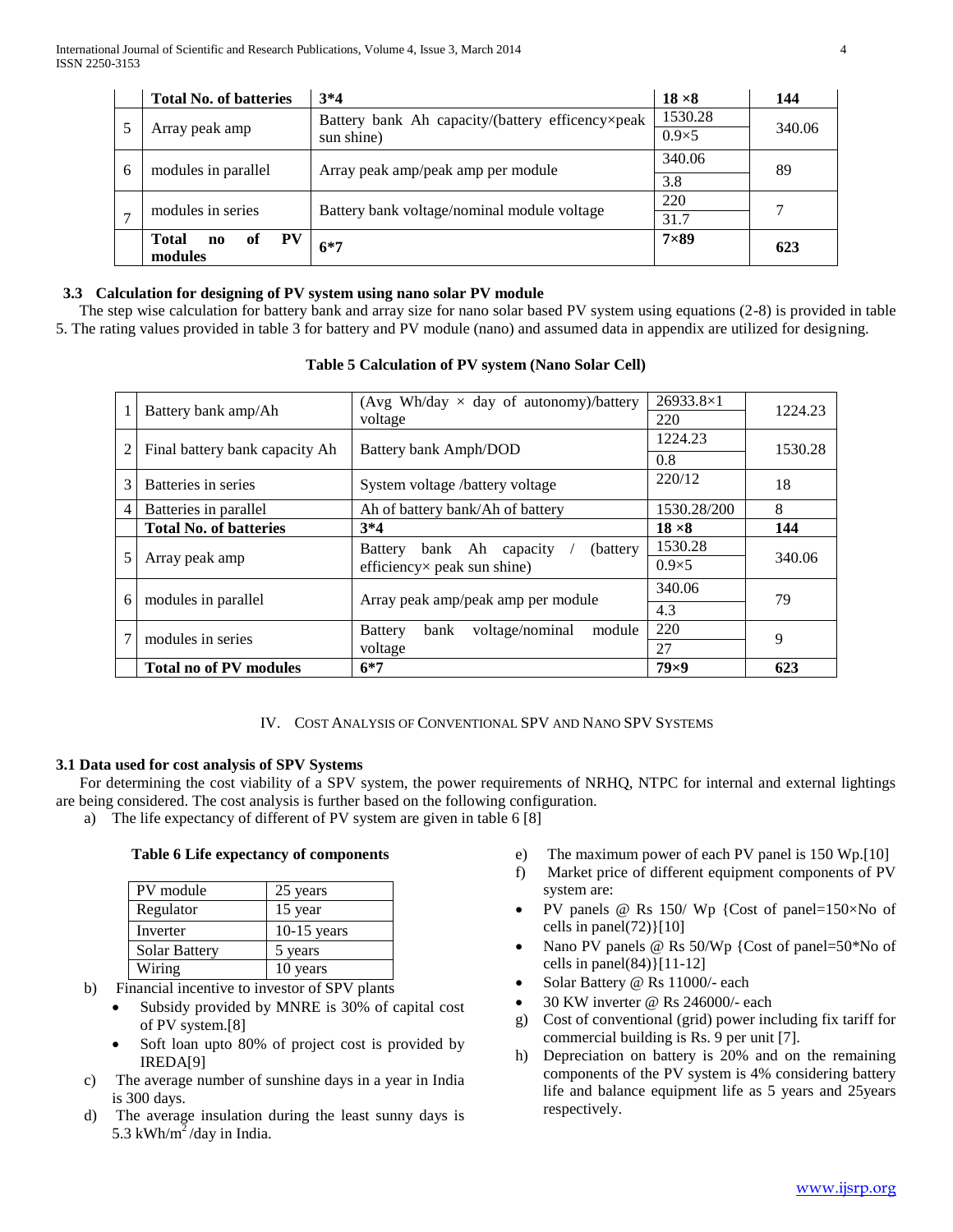- i) Annual operation and maintenance (O&M) cost of the system is 0.5% of the capital cost and interest charge [8].
- j) Depreciated value is calculated on the basis of sinking fund method and is given by equation (9) [8]

$$
[(Initial value - salvage value) \times r] \div [(1+r)^{n} \cdot 1] \quad (9)
$$

Where;

 $r =$  rate of compound interest per annum  $=8\%$ 

n= number of years over which the total amount of depreciation is to be saved= 25 years

## **3.2 Cost analysis of SPV system using conventional module.**

 Consider data in section 3.1 to calculate the total cost of the SPV system using conventional solar cells. Stepwise cost calculation is shown in table 7.

## **Table 7 Cost analysis of PV System considering Conventional Solar cell**

| 1                       |                | Total load of system(Wh)                                                                                           | 269331.8   |
|-------------------------|----------------|--------------------------------------------------------------------------------------------------------------------|------------|
| $\overline{2}$          |                | Total load of system (W)                                                                                           | 29410.2    |
| $\overline{3}$          |                | Required number of panels                                                                                          | 623        |
| $\overline{\mathbf{4}}$ |                | Required numbers of batteries                                                                                      | 144        |
| $\overline{5}$          |                | Cost of different components of required PV system:                                                                |            |
|                         | a)             | Cost of each module                                                                                                | 10800/-    |
|                         | b)             | Cost of total modules<br>$(3\times a)$                                                                             | 6728400/-  |
|                         | $\mathbf{c})$  | Cost of each battery                                                                                               | 11000/-    |
|                         | d)             | Cost of total batteries $(4 \times c)$                                                                             | 1584000/-  |
|                         | e)             | Cost of inverter                                                                                                   | 246000/-   |
|                         |                | Total $(b + d + e)$                                                                                                | 8558400/-  |
|                         | f)             | Cost of wiring $+$ installation (2% of Total)                                                                      | 171168/-   |
|                         | g)             | Total capital cost $(Total + f)$                                                                                   | 8729568/-  |
|                         | h)             | Calculation of Salvage value for depreciation of PV equipments                                                     |            |
|                         | h1             | module at 60% of initial cost (60% of b)                                                                           | 4037040/-  |
|                         | h2             | Inverter at 20% of initial cost (20% of e)                                                                         | 49200/-    |
|                         |                | Total salvage value against initial cost $(h1 + h2)$                                                               | 4086240/-  |
|                         |                | Total cost on PV system installation to be borne by NTPC                                                           |            |
|                         | i)             | organization is calculated as follows[10]                                                                          |            |
|                         |                | Depreciation on battery cost (20% of d)(considering life of 5                                                      | 316800/-   |
|                         |                | year)                                                                                                              | 7145568/-  |
|                         | j)             | Depreciated value on balance equipment of cost<br>Referring eq. 3 in section $3.1(d-g)$ and $(h1+h2)$ @8% after 25 |            |
|                         |                |                                                                                                                    | 41836.96/- |
|                         | $\bf k)$<br>1) | vears<br>Depreciation on total cost $@$ 4% (4% of k)                                                               | 1673.479/- |
|                         |                | Maintenance cost of PV system @ 0.5% (0.5% of g)                                                                   | 43647.84/- |
| 6                       | m)             |                                                                                                                    | 9091689/-  |
| $\overline{7}$          |                | total cost on PV system installation $(g+i+1+m)$                                                                   | 2727507/-  |
| 8                       |                | Subsidy on capital cost $(30\%)$ =                                                                                 |            |
|                         |                | Cost to be borne by NTPC organization (6-7)                                                                        | 6364183/-  |

## **3.3 Cost Analysis of SPV system using nano module.**

 The data in section 3.1 have been utilized in calculating cost of SPV system considering nano solar cells. The cost of module and required data has been collected from a company based in California, USA [11-12]. Stepwise cost calculation is shown in table 8.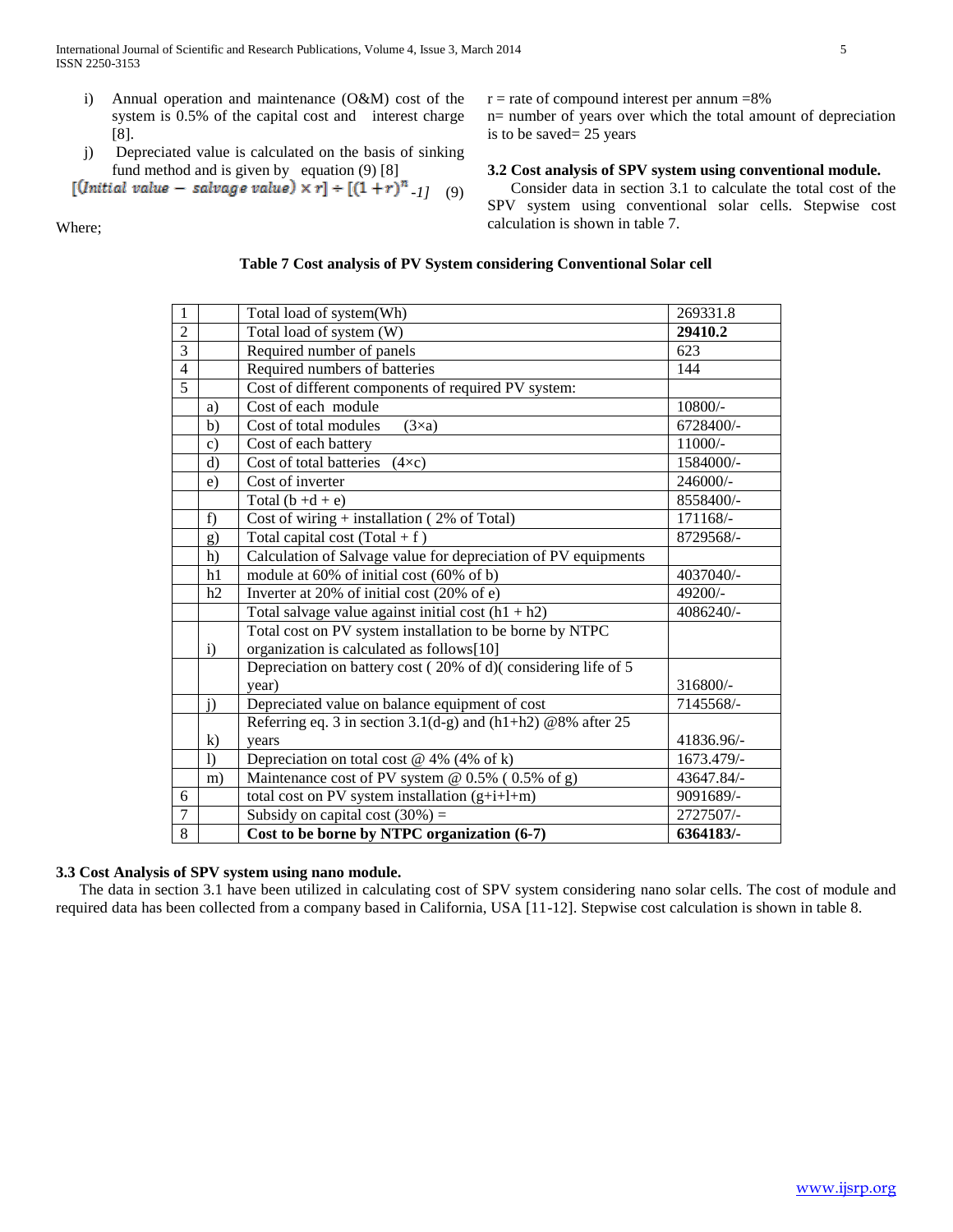| $\mathbf{1}$   |               | Total load of system(Wh)                                 | 269331.8   |
|----------------|---------------|----------------------------------------------------------|------------|
| $\overline{2}$ |               | Total load of system (W)                                 | 29410.2    |
| $\overline{3}$ |               | Required number of modules                               | 711        |
| $\overline{4}$ |               | Required numbers of batteries                            | 144        |
| $\overline{5}$ |               | Cost of different components of required PV system:      |            |
|                | a)            | Cost of each module                                      | $4200/-$   |
|                | b)            | Cost of total modules<br>$(3\times a)$                   | 2986200/-  |
|                | $\mathbf{c})$ | Cost of each battery                                     | 11000      |
|                | $\rm d$       | Cost of total batteries<br>$(4 \times c)$                | 1584000/-  |
|                | e)            | Cost of inverter                                         | 246000/-   |
|                |               | Total $(b+d+e)$                                          | 4816200/-  |
|                | f)            | Cost of wiring $+$ installation (2% of Total)            | $96324/-$  |
|                | g)            | Total capital cost $(Total + f)$                         | 4912524/-  |
|                |               | Calculation of Salvage value for depreciation of PV      |            |
|                | h)            | equipments                                               |            |
|                | h1            | module at 60% of initial cost (60% of b)                 | 1791720/-  |
|                | h2            | Inverter at 20% of initial cost (20% of e)               | 49200/-    |
|                |               | Total salvage value against initial cost $(h1 + h2)$     | 1840920/-  |
|                |               | Total cost on PV system installation to be borne by NTPC |            |
|                | i)            | organization is calculated as follows[10]                |            |
|                |               | Depreciation on battery cost (20% of d)(considering life |            |
|                |               | of 5 year)                                               | 316800/-   |
|                | j)            | Depreciated value on balance equipment of cost           | 3328524/-  |
|                |               | Referring eq. 3 in section $3.1(d-g)$ and $(h1+h2)$ @8%  |            |
|                | $\mathbf{k}$  | after 25 years                                           | 5605.197/- |
|                | $\mathbf{I}$  | Depreciation on total cost $@$ 4% (4% of k)              | 224.2079/- |
|                | m)            | Maintenance cost of PV system @ 0.5% (0.5% of g)         | 24562.62/- |
|                |               |                                                          |            |
| 6              |               | Total cost on PV system installation $(g+i+1+m)$         | 5254111/-  |
| $\overline{7}$ |               | Subsidy on capital cost $(30\%)$ =                       | 1576233/-  |
| 8              |               | Cost to be borne by NTPC organization (6-7)              | 3677878/-  |

#### **Table 8 Cost analysis of PV System considering Nano Solar cell**

## V. RESULTS AND DISCUSSIONS

building. Table 10 shows comparison of cost calculation of both systems.

 The results obtained from the analysis of the cost of conventional SPV and nano SPV system for a commercial

#### **Table 10 Comparison of two systems**

| Sr. No. | <b>System</b> | Cost(Rs) | <b>Result</b>                         |
|---------|---------------|----------|---------------------------------------|
| ,.      | <b>SPV</b>    | 6364183  | Nano system is better than SPV system |
| ິ.      | Nano          | 3677878  |                                       |

 The cost analysis for two systems has been carried out for 10 years including maintenance cost of the system. From the above calculations, it is evident that to have reliable and power conditioned electric energy supply, the proposed nano SPV system is much more cost-effective than conventional PV systems to meet the load demand of the commercial building in concern. This is because, the cost of nano SPV system installation to be borne by the commercial consumer to meet the load requirement of 269.18 units is less (i.e. Rs. 3677878) than the cost of conventional SPV system to meet the same load demand over a period of 10 years (i.e. Rs. 6364183). Thus, nano SPV system is an economically viable alternative to both conventional SPV system and grid supply. Besides the SPV system has an advantage over grid system of providing non pollutant electric energy which in the long run will be beneficial for the government and the society as a whole. This clearly establishes the higher efficacy of SPV system over the conventional SPV system to meet the load requirement of a residential building [my paper].